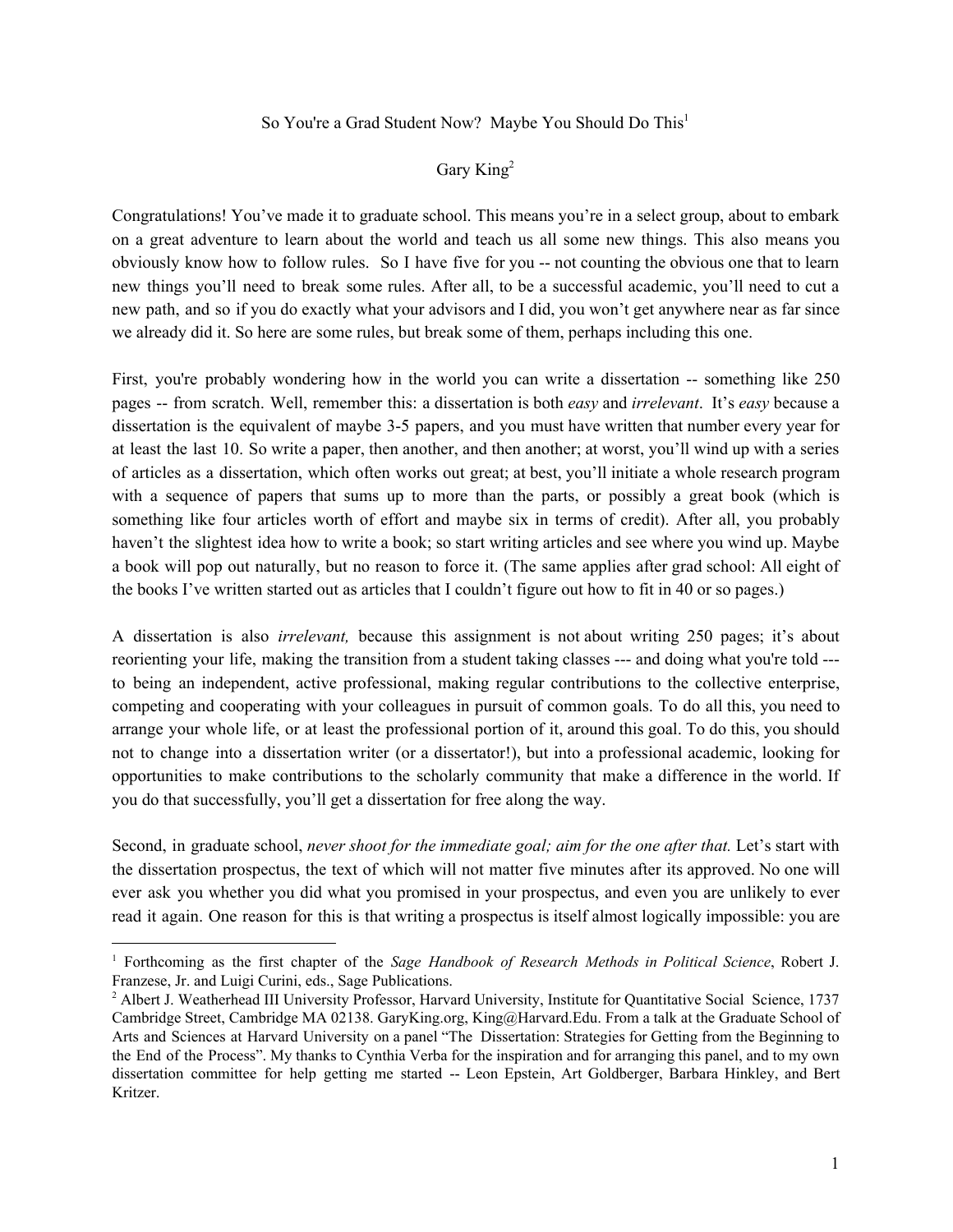supposed to convince three experienced faculty that you will discover something that will surprise them and they do not now believe to be true. And you're supposed to do that how? By speculating about what you will find, and how important it will be, if you ran some hypothetical analysis on an imaginary dataset you do not even have access to yet and may not even exist.

So don't write a traditional prospectus; instead, write an article or chapter and bring it to your prospectus committee (stapled to a one page outline of your imagined dissertation to meet the formal goal). Then you will have made some progress on the goal after the next one and at a minimum, will switch the conversation from armchair speculation to a productive discussion and useful advice about your work.

The same idea applies to dissertations, which are also useless five minutes after approval. Instead, try to write papers that will work as publishable articles or a manuscript that will make a book publisher happy. Just skip the step of writing a dissertation (and certainly do not use the word "dissertation" in your dissertation; just refer to your "work" or "manuscript"). Similarly, don't waste your time attending dissertation defenses (except for your friends and especially your own!), but go to all the job talks you can and imagine yourself standing at the front of the room, thinking of how you might respond to each question.

Third, everything you write from now on must answer this one question: *whose mind will you change about what*? This means you are not choosing a "dissertation topic". You've already done that by your choice of subfield, and maybe even your graduate program. You should instead lead with a finding, discovery, result, or argument (and should at least be able to begin with "In this work, I demonstrate that…"). Then rigorously organize your work to answer this key question. Remove *every* point, section, sentence, or paragraph that does not directly answer this question or address your argument. (Keep deleted portions in a folder for other projects to avoid separation anxiety, but get them out of this work.) The point of your dissertation is not (or not only!) to show how smart you are; it's to prove your point, make your argument, or solve a problem. Everything else that gets in the way of your contribution goes.

Here's a measure of whether you've succeeded: your argument (and its structure) should be crystal clear from your table of contents, without reading the text. Keep the table of contents as a separate file and keep editing it as you write. The advice you got in eighth grade about writing the outline before the text is a nice theory but doesn't work because you learn about your argument by writing it out (you know how authors of fiction explain that they wanted to end the story in one way but the characters caused them to end it in a different way? Pretty much the same thing applies to nonfiction. The story takes on a life of its own. It is one reason we write down ideas.) Although you probably can't satisfy your eighth grade teacher now, keep iterating between the text and table of contents. When you're done, the table of contents should be so clear it can tell the story on its own, and the text will then be unencumbered by scaffolding or the vestige of old monsters trying to distract readers from your argument.

That monumental throat clearing exercise called a "literature review section" is a great example. Fuhgeddaboudit. Those people have their own books and articles, where they make their own points; they don't get to be in your dissertation unless they help you make your point. I know you're accustomed to writing literature reviews, but that's for your teacher, testing your knowledge for class. You've now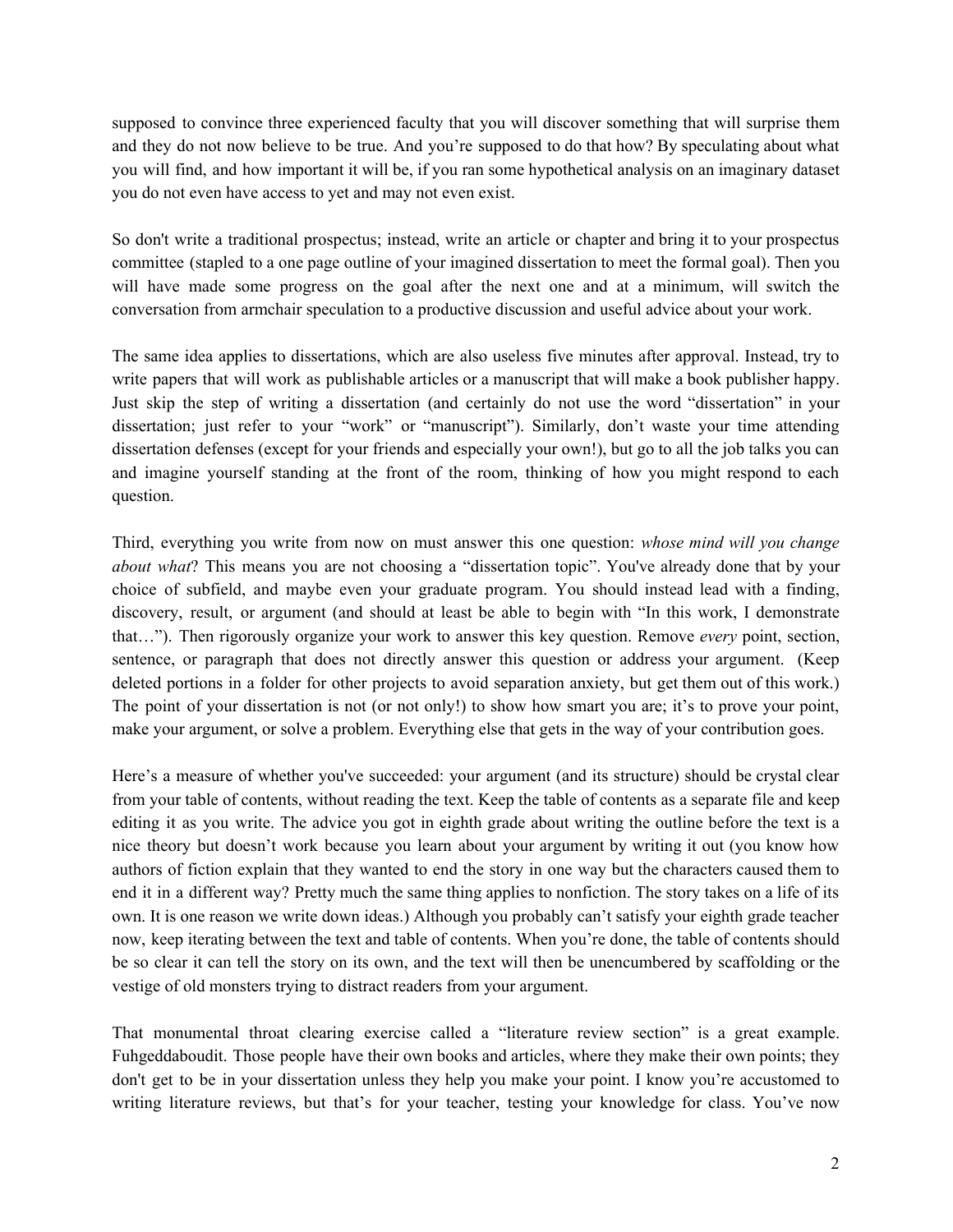passed that test and don't need to keep taking it: Do not include a literature review section. At the same time, be professional: leave out gratuitous or fawning citations to your professors or anyone else; tell them how great they are in person if you like, but don't let them get in the way of making your contribution clear.

A final way to focus on your point is to not insist that your dissertation have "symmetric" evidence: present all available observable implications of your theory, even if one is an ethnography of a restaurant and another is a cross-national quantitative study. Any good evidence or argument can help you evaluate your claim and demonstrate whose mind you're going to change about what. Avoid selection bias, but do not distract your audience with forced symmetry that sends you off collecting the same data from every state merely for aesthetic reasons that do not help support the evidence.

Fourth, you obviously need to get the social science right, but present your results so others not only understand what you are saying but have *no choice* but to read your work. Until graduate school, at least one person was always paid to read what you wrote. After graduate school, if you don't write so that others find they must read your work, it could be the case that no one ever reads it. You could even write a great paper, get it published in a top journal, and the only person who ever reads it is you.

The job of an academic, and the mission of the university, is the creation, preservation, and dissemination of knowledge. If no one reads your work, you will change no one's mind, make no difference, and get no credit. Modern political reinterpretations notwithstanding, Christopher Columbus would have gotten tenure, but Lief Erikson would have had to go back on the market. Thus, your title needs to grab readers by the lapels and yank them into the page so they feel they must read your abstract; your abstract needs to interest readers enough so that they feel their own work is at risk, or they are so interested that they immediately read your introduction; and so on. Doing "good work" is no longer good enough.

Imagine two dissertations, identical in all respects except that the title, abstract and introduction in one is rewritten so that it resonates with your audience. The author of that one will get a great job and have a great future. The other not so much. You might as well be the one to learn this. Try out your idea on your grad school colleagues, your friends, your parents, and nonacademics. If they don't get it, it isn't because they weren't trained. Figure out how to convey what you're doing so anyone can understand it.

Graduate school is a transition from being a private citizen taking classes to a public figure writing for a big amorphous, ill defined audience that is your responsibility to define, find, and engage. This is not easy, and it accounts for most of the frustration scholars have with the peer review process. It will take more time than you think (even after adjusting for this sentence). It will require rewriting, recasting your argument, reconceptualizing your theory, recollecting your evidence, remeasuring your variables, or reanalyzing your data. You'll have to revise more than you want and you thought possible. But try not to get discouraged; they call it *re*search, not search, for a reason! Be your usual relentless self and get it done.

In my experience, almost all dissertations are written in about four months, even though it takes many people years, and a spark of motivation like a job offer or graduation deadline, to get started. In the end, it